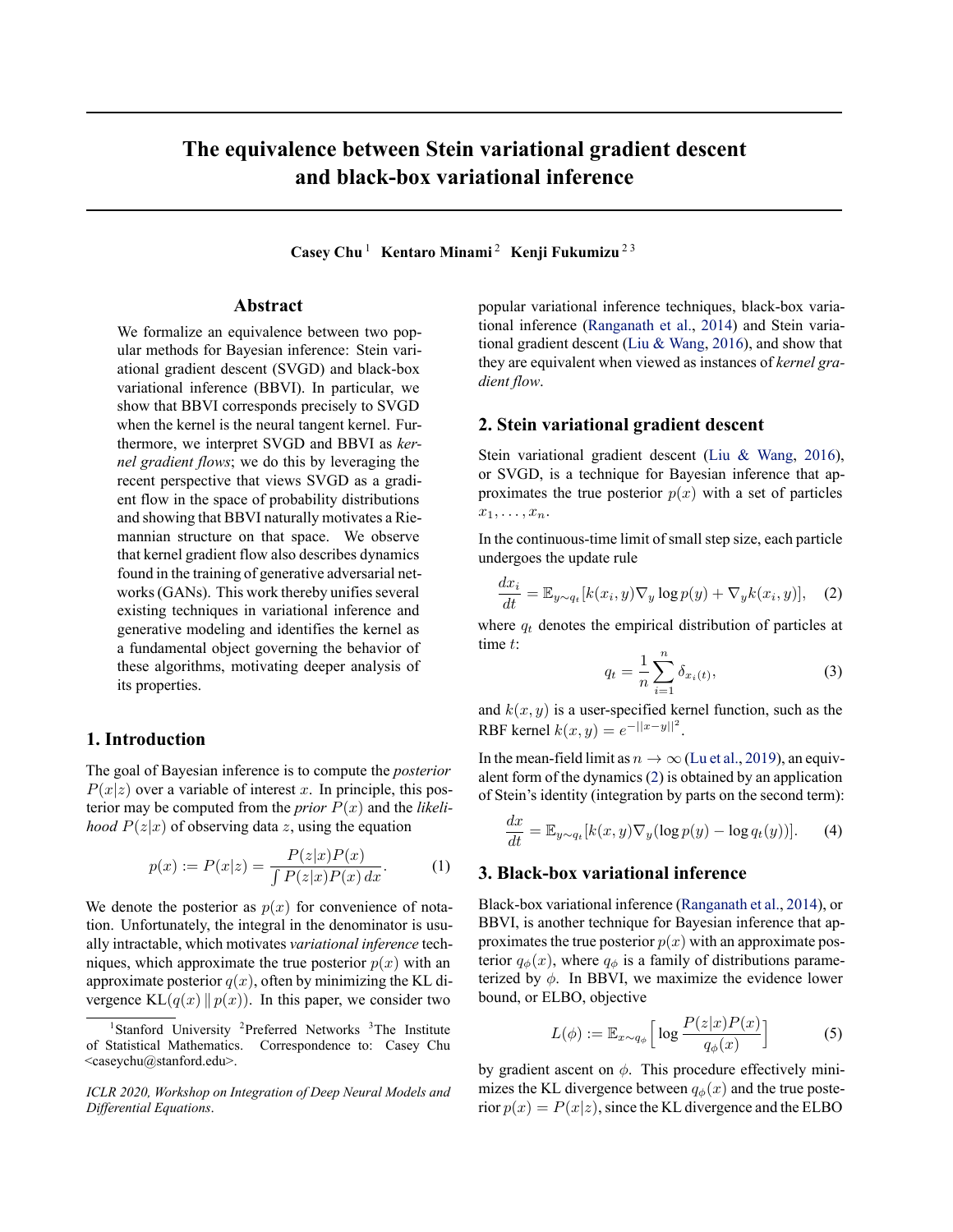<span id="page-1-0"></span>objective differ by only the *evidence*  $P(z)$ , which is constant w.r.t. *ϕ*:

KL
$$
(q_{\phi}(x) \| p(x)) = P(z) - L(\phi).
$$
 (6)

Our claim is:

**Claim 1.** *The sequence of approximate posteriors generated by BBVI, when the reparameterization trick of [Kingma](#page-4-0) [& Welling](#page-4-0) [\(2014](#page-4-0)) is used, is governed by the SVGD dynamics* ([4\)](#page-0-0)*, where the kernel k is the neural tangent kernel of [Jacot et al.](#page-4-0) [\(2018](#page-4-0)).*

To see this, we observe that the evolution of the parameters *ϕ* under gradient ascent is governed by

$$
\frac{d\phi}{dt} = \nabla_{\phi} L(\phi). \tag{7}
$$

Next, we specialize to the case where the family of approximate posteriors is parameterized via the reparameterization trick([Kingma & Welling,](#page-4-0) [2014](#page-4-0)). That is, suppose that there exists a fixed distribution  $\omega$  and a parameterized function  $f_\phi$ such that the following two sampling methods result in the same distribution over *x*:

$$
x \sim q_{\phi} \iff \varepsilon \sim \omega \text{ and } x = f_{\phi}(\varepsilon). \tag{8}
$$

As an example, the family of normal distributions  $\mathcal{N}(\mu, \sigma)$ may be reparameterized as

$$
x \sim \mathcal{N}(\mu, \sigma) \iff \varepsilon \sim \mathcal{N}(0, 1)
$$
 and  $x = \mu + \sigma \varepsilon$ . (9)

In this setting, [Roeder et al.](#page-4-0) [\(2017](#page-4-0)) and [Feng et al.](#page-4-0) ([2017\)](#page-4-0) noted that

$$
\nabla_{\phi} L(\phi)
$$
  
=  $\mathbb{E}_{w \sim \omega} [\nabla_{\phi} f_{\phi}(w) \cdot \nabla_{y} (\log p(y) - \log q_{\phi}(y))|_{y=f_{\phi}(w)}]$   
(10)

Now, we consider the dynamics of a sample  $x = f_\phi(\varepsilon)$ under the parameter dynamics (7). By the chain rule, we have that

$$
\frac{dx}{dt} = (\nabla_{\phi} f_{\phi}(\varepsilon))^{T} \frac{d\phi}{dt}.
$$
\n(11)

Let us introduce the *neural tangent kernel* of [Jacot et al.](#page-4-0) [\(2018](#page-4-0))

$$
\Theta_{\phi}(\varepsilon, w) := (\nabla_{\phi} f_{\phi}(\varepsilon))^T \nabla_{\phi} f_{\phi}(w), \tag{12}
$$

and define

$$
k_{\phi}(x, y) := \Theta_{\phi}(f_{\phi}^{-1}(x), f_{\phi}^{-1}(y)), \tag{13}
$$

making the additional assumption that  $\varepsilon \mapsto f_\phi(\varepsilon)$  is injective. Note that if  $x \in \mathbb{R}^n$ , then  $\Theta_{\phi}(\varepsilon, w)$  and  $k_{\phi}(x, y)$  are

both *n*-by-*n* matrices that depend on  $\phi$ . Then, substituting  $(7)$  and  $(10)$  into  $(11)$ , we find that the samples satisfy

$$
\frac{dx}{dt} = (\nabla_{\phi} f_{\phi}(\varepsilon))^{T} \frac{d\phi}{dt}
$$
\n(14)

$$
= \mathbb{E}_{w \sim \omega} [\Theta_{\phi}(\varepsilon, w) \nabla_y (\log p(y) - \log q_{\phi}(y))]_{y = f_{\phi}(w)}]
$$
(15)

$$
= \mathbb{E}_{y \sim q_{\phi}}[k_{\phi}(x, y) \nabla_y(\log p(y) - \log q_{\phi}(y))]. \tag{16}
$$

Comparing (16) with the SVGD dynamics([4\)](#page-0-0), we find an exact correspondence between SVGD and BBVI, where in BBVI, the kernel is given by (13) and defined by the neural tangent kernel.

#### **3.1. Example: a Gaussian variational family**

As an example, consider the family of multivariate normal distributions  $\mathcal{N}(\mu, \Sigma)$ , parameterized by an invertible matrix *A* and a vector  $\mu$ , with the relation  $\Sigma = AA^T$ . This variational family is reparameterizable with

$$
x \sim \mathcal{N}(\mu, \Sigma) \iff \varepsilon \sim \mathcal{N}(0, I) \text{ and } x = \mu + A\varepsilon.
$$
 (17)

In this setting, the kernel (13) becomes

$$
k(x, y) = (1 + (x - \mu)^{T} \Sigma^{-1} (y - \mu))I, \qquad (18)
$$

where *I* is the identity matrix. In the continuous-time and many-particle limit, BBVI with the parameterization (17) produces the same sequence of approximate posteriors as SVGD with the kernel (18). [Figure 1](#page-2-0) compares the sequence of approximate posteriors generated by BBVI and SVGD with the theoretically equivalent kernel (18) in fitting a bimodal 2D distribution; we see that the agreement is quite close.

]*.* It is instructive to perform the computation of (18) explicitly. We use index notation with Einstein summation notation, where indices that appear twice are implicitly summed over. We have that  $f_i(\varepsilon) = \mu_i + A_{ik} \varepsilon_k$  and

$$
\frac{\partial f_i(\varepsilon)}{\partial \mu_\ell} = \delta_{i\ell}, \quad \frac{\partial f_i(\varepsilon)}{\partial A_{\ell m}} = \delta_{i\ell} \delta_{km} \varepsilon_k, \quad (19)
$$

so that the neural tangent kernel is

$$
\Theta_{ij}(\varepsilon, w) = \frac{\partial f_i(\varepsilon)}{\partial \mu_\ell} \frac{\partial f_j(w)}{\partial \mu_\ell} + \frac{\partial f_i(\varepsilon)}{\partial A_{\ell m}} \frac{\partial f_j(w)}{\partial A_{\ell m}} \qquad (20)
$$

$$
= \delta_{i\ell}\delta_{j\ell} + \delta_{i\ell}\delta_{km}\varepsilon_k\delta_{j\ell}\delta_{om}w_o \tag{21}
$$

$$
= \delta_{ij} + \delta_{ij} \varepsilon_m w_m, \tag{22}
$$

or  $\Theta(\varepsilon, w) = (1 + \varepsilon \cdot w)I$  in vector notation. Then, using the definition (13) and substituting  $f^{-1}(x) = A^{-1}(x - \mu)$ and  $\Sigma = AA^T$ , we arrive at (18).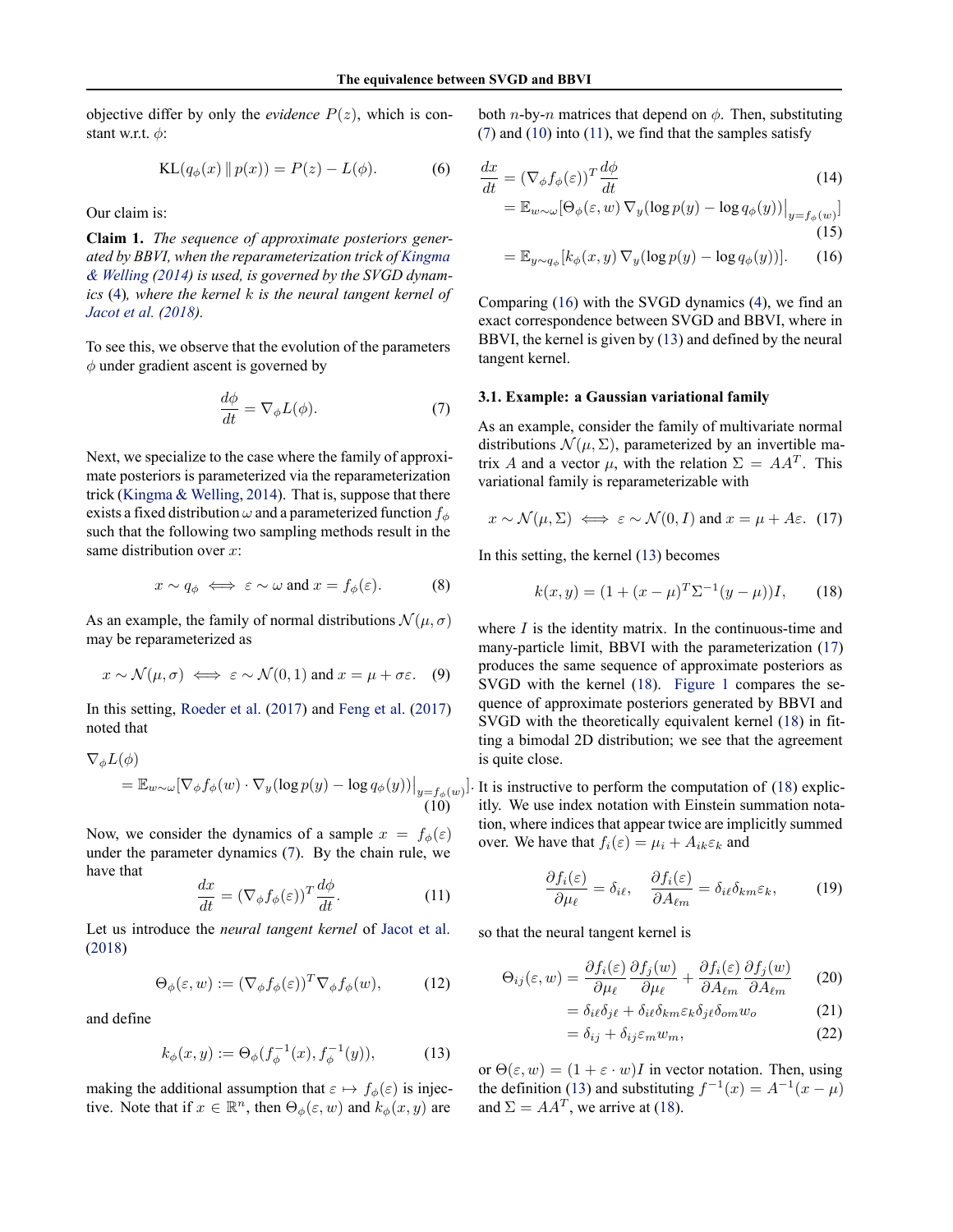<span id="page-2-0"></span>

*Figure 1.* The sequence of approximate posteriors obtained by BBVI and SVGD with the theoretically equivalent kernel.

### **4. Motivating a Riemannian structure**

In the previous section, we found that SVGD and BBVI both correspond to particle dynamics of the form

$$
\frac{dx}{dt} = \mathbb{E}_{y \sim q_{\phi}}[k_{\phi}(x, y) \nabla_y(\log p(y) - \log q_{\phi}(y))]. \quad (23)
$$

One peculiar feature of the BBVI dynamics is that the kernel  $k<sub>φ</sub>$  depends on the current parameter  $\phi$ , rather than being constant as the approximate posterior  $q<sub>\phi</sub>$  changes, as in the SVGD case.

In fact, we argue that this feature of BBVI is quite natural:

**Claim 2.** *The requirement of BBVI that the kernel depends on the current distribution naturally motivates a Riemannian structure on the space of probability distributions.*

To make this claim, let us first review Euclidean and Riemannian gradient flows. In Euclidean space, following the negative gradient of a function  $J : \mathbb{R}^n \to \mathbb{R}$  according to

$$
\frac{dx}{dt} = -\nabla J(x) \tag{24}
$$

can lead to a minimizer of *J*. Analogously, on a *Riemannian manifold M*, following the negative *Riemannian gradient* of a function  $J : M \to \mathbb{R}$  according to

$$
\frac{dx}{dt} = -G(x)^{-1}\nabla J(x),\tag{25}
$$

can lead to a minimizer of *J*. Here, *G* is a positivedefinite matrix-valued function called the *Riemannian metric*, which defines the local geometry at *x* and perturbs the Euclidean gradient *∇J* pointwise. Note that in the case that  $G(x)$  is the identity matrix for all *x*, Riemannian gradient flow reduces to the Euclidean gradient flow.

Next, we review Wasserstein gradient flows, which generalize gradient flows to the space of probability distributions [\(Ambrosio et al.](#page-4-0), [2008\)](#page-4-0). Here, we consider the set of all

probability distributions over a particular space formally as an "infinite-dimensional" manifold  $P$ , and we consider a function  $J: \mathcal{P} \to \mathbb{R}$ . In variational inference, the most relevant such function is the KL divergence  $J(q) := \text{KL}(q || p)$ , where we are interested in finding an approximate posterior that minimizes *J*. Analogous to before, a minimizer of *J* may be obtained by following the analogue of a gradient; the trajectory of the distribution *q* turns out to take the form of the PDE

$$
\frac{\partial q}{\partial t} = \nabla \cdot (q \nabla \Psi_q). \tag{26}
$$

Here,  $\nabla \Psi_q$  serves as the correct analogue of the gradient of *J* evaluated at *q*, and it turns out that  $\Psi_q(x)$  =  $\log q(x) - \log p(x)$  for the variational inference case  $J(q) := \text{KL}(q || p)$ . This function  $\Psi_q$  is known variously as the functional derivative, first variation, or von Mises influence function.

Now, we review the recent perspective that SVGD can be interpreted as a generalized Wasserstein gradient flow under the *Stein geometry* ([Liu,](#page-4-0) [2017](#page-4-0); [Liu et al.,](#page-4-0) [2019](#page-4-0); [Duncan](#page-4-0) [et al.](#page-4-0), [2019\)](#page-4-0). We follow the presentation of [Duncan et al.](#page-4-0) [\(2019](#page-4-0)) and refer to it for a rigorous treatment. To set the stage, we take a non-parametric view of the SVGD update [\(2](#page-0-0)), in which the dependence on  $\phi$  is interpreted as dependence on the distribution *q* itself:

$$
\frac{dx}{dt} = \mathbb{E}_{y \sim q}[k(x, y) \nabla_y(\log p(y) - \log q(y))]. \tag{27}
$$

Substituting  $\Psi_q(y) = \log q(y) - \log p(y)$  and the linear operator  $T_q$  defined by

$$
(T_q \varphi)(x) := \mathbb{E}_{y \sim q}[k(x, y)\varphi(y)], \tag{28}
$$

we have

$$
\frac{dx}{dt} = -(T_q \nabla \Psi_q)(x). \tag{29}
$$

Under these dynamics, the probability distribution *q* evolves according to the PDE

 $\overline{J}$ 

$$
\frac{\partial q}{\partial t} = \nabla \cdot (q T_q \nabla \Psi_q). \tag{30}
$$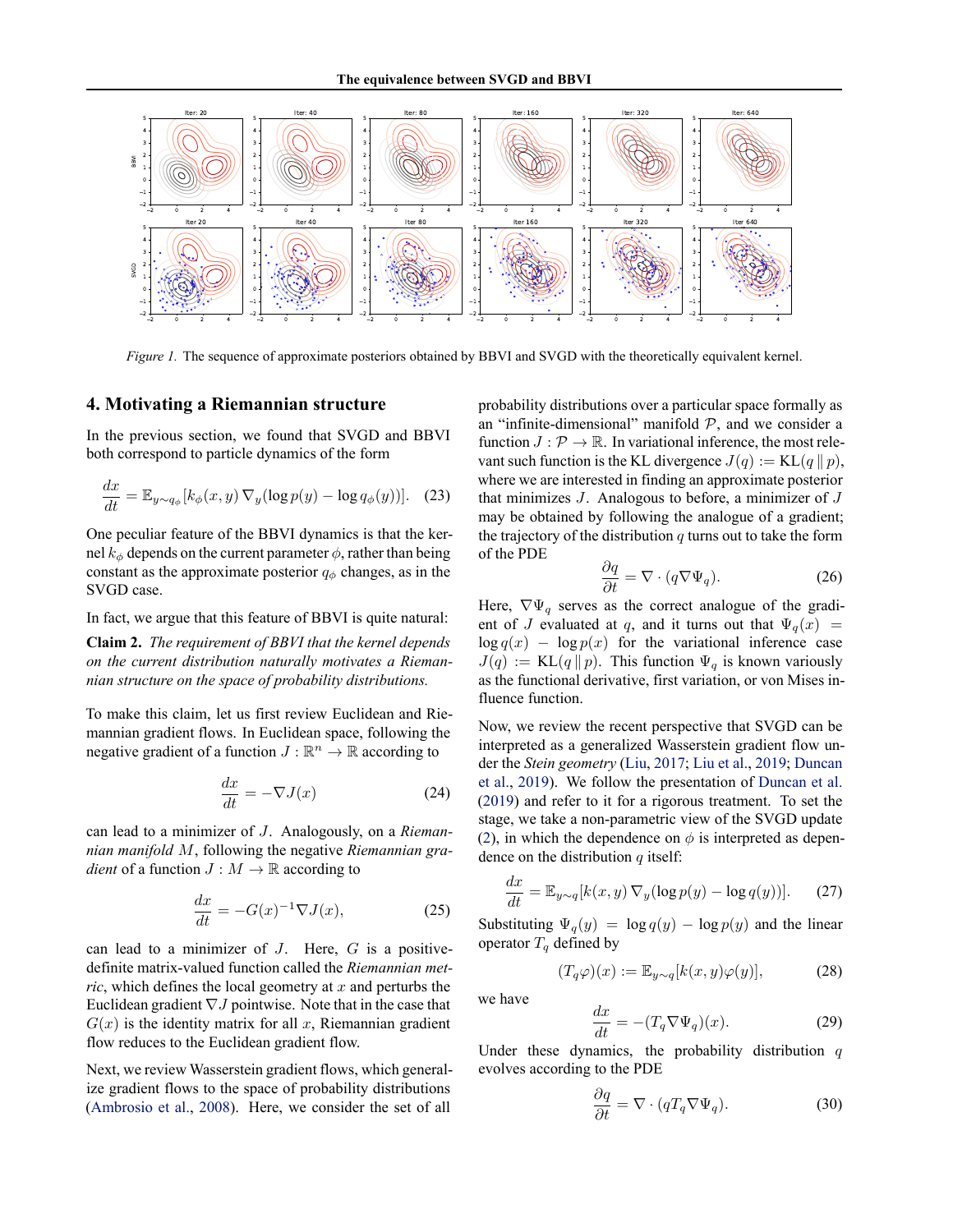Comparing [\(30](#page-2-0)) with [\(26](#page-2-0)), we see that [\(30](#page-2-0)) defines a modified gradient flow in which the gradient *∇*Ψ*<sup>q</sup>* is perturbed by the operator  $T_q$ .

We now advocate for generalizing Wasserstein gradient flow in the same way that Riemannian gradient flow generalizes Euclidean gradient flow. The operator  $T<sub>q</sub>$  perturbs the gradient in a way analogous to how the Riemannian metric perturbs the Euclidean gradient in [\(25](#page-2-0)), so the operator *T<sup>q</sup>* thereby defines an analogue of a Riemannian metric on *P*. However, there is no fundamental reason that  $T_q$  must have the restrictive form prescribed by [\(28](#page-2-0)). Indeed, because  $T_q$  is analogous to the Riemannian metric  $G(x)$ , it is natural to let the kernel, whose action defines the operator  $T_q$ , depend on the current value of  $q$ . It is also natural to allow the kernel to output a matrix rather than a scalar so that  $T_q$  may mix all components of  $\varphi$ . [Duncan et al.](#page-4-0) ([2019\)](#page-4-0) in fact speculate on these possibilities (Remarks 17 and 1).

With these considerations in mind, we propose replacing [\(28](#page-2-0)) with

$$
(T_q \varphi)(x) := \mathbb{E}_{y \sim q}[k_q(x, y)\varphi(y)], \tag{31}
$$

where the kernel  $k_q$  now depends on  $q$  and outputs a matrix. This defines a gradient flow by([30\)](#page-2-0) that we will refer to as *kernel gradient flow*. 1

Once  $T_q$  has the form (31), BBVI may naturally be regarded as an instance of kernel gradient flow, in which the kernel  $k_q$  is the neural tangent kernel which depends on the current distribution *q*. More abstractly, we see that the neural tangent kernel defines a Riemannian metric on the space of probability distributions. We summarize the perspective that this framework gives on variational inference:

**Claim 3.** *SVGD updates generate a kernel gradient flow of the loss function*  $J(q) := \text{KL}(q || p)$ *, with a Riemannian metric determined by the user-specified kernel.*

**Claim 4.** *BBVI updates generate a kernel gradient flow of the loss function*  $J(q) := \text{KL}(q || p)$ *, with a Riemannian metric determined by the neural tangent kernel of fϕ.*

# **5. Beyond variational inference: GANs as kernel gradient flow**

We now argue that the kernel gradient flow perspective we have developed describes not only SVGD and BBVI, but also describes the training dynamics of *generative adversarial networks* ([Goodfellow et al.](#page-4-0), [2014](#page-4-0)).

Generative adversarial networks, or GANs, are a technique for learning a generator distribution  $q_{\phi}$  that mimics an empirical data distribution  $p_{data}$ . The generator distribution  $q_{\phi}$ is defined implicitly as the distribution obtained by sampling from a fixed distribution *ω*, often a standard normal, and running the sample through a neural network  $f_\phi$  called the *generator*. The learning process is facilitated by another neural network *D<sup>θ</sup>* called the *discriminator*that takes a sample and outputs a real number, and is trained to distinguish between a real sample from  $p_{data}$  and a fake sample from  $q_{\phi}$ . The generator and discriminator are trained simultaneously until the discriminator is unable to distinguish between real and fake samples, at which point the generator distribution  $q_{\phi}$  hopefully mimics the data distribution  $p_{data}$ .

For many GAN variants, the rule to update the generator parameters  $\phi$  can be expressed in the continuous-time limit as

$$
\frac{d\phi}{dt} = \nabla_{\phi} \mathbb{E}_{w \sim \omega} [D_{\theta}(f_{\phi}(w))],\tag{32}
$$

or by the chain rule,

$$
\frac{d\phi}{dt} = \mathbb{E}_{w \sim \omega} [\nabla_{\phi} f_{\phi}(w) \cdot \nabla_{y} D_{\theta}(y)|_{y = f_{\phi}(w)}].
$$
 (33)

The discriminator parameters  $\theta$  are updated simultaneously to minimize a separate discriminator loss  $L_{disc}(\theta, \phi)$ , but it is common for theoretical purposes to assume that the discriminator achieves optimality at every training step. Denoting this optimal discriminator as *−*Ψ*<sup>ϕ</sup>* (i.e. setting  $\Psi_{\phi} := -D_{\theta^*}$  for  $\theta^* := \arg \min_{\theta} L_{\text{disc}}(\theta, \phi)$ , we have

$$
\frac{d\phi}{dt} = -\mathbb{E}_{w \sim \omega} [\nabla_{\phi} f_{\phi}(w) \cdot \nabla_{y} \Psi_{\phi}(y)|_{y = f_{\phi}(w)}].
$$
 (34)

Thismatches the BBVI update rule ([10\)](#page-1-0) with  $\log q_{\phi}(y)$  –  $\log p(y)$  replaced by the discriminator  $\Psi_{\phi}(y)$ . Hence, analogous to [\(16](#page-1-0)), the generated points *x* satisfy

$$
\frac{dx}{dt} = -\mathbb{E}_{y \sim q_{\phi}}[k_{\phi}(x, y) \nabla_y \Psi_{\phi}(y)],\tag{35}
$$

where here  $k_{\phi}$  is defined as in [\(13](#page-1-0)) by the neural tangent kernel of the generator  $f_{\phi}$ . Finally, it was observed that the optimal discriminator  $\Psi_q$  of the minimax GAN equals the functional derivative of the Jensen–Shannon divergence [\(Chu et al.,](#page-4-0) [2019;](#page-4-0) [2020\)](#page-4-0); hence we conclude:

**Claim 5.** *Minimax GAN updates generate a kernel gradient flow of the Jensen–Shannon divergence*  $J(q) :=$ DJS(*pdata, q*)*, with a Riemannian metric determined by the neural tangent kernel of the generator fϕ.*

Similarly, non-saturating and Wasserstein GAN updates generate kernel gradient flows on the directed divergence  $J(q) := \text{KL}(\frac{1}{2}p_{\text{data}} + \frac{1}{2}q \|\ p_{\text{data}})$  and Wasserstein-1 distance  $J(q) := W_1(p_{data}, q)$  respectively.

 $1$ To further the analogy between Euclidean and Riemannian gradient flow and Wasserstein and kernel gradient flow, note that just as setting the Riemannian metric to identity matrix for all *x* reduces Riemannian to Euclidean gradient flow, setting *T<sup>q</sup>* to the identity operator for all *q* reduces kernel to Wasserstein gradient flow. The special "Euclidean" Riemannian metric obtained this way is the central object of the *Otto calculus* ([Otto,](#page-4-0) [2001;](#page-4-0) [Ambro](#page-4-0)[sio et al.,](#page-4-0) [2008\)](#page-4-0).